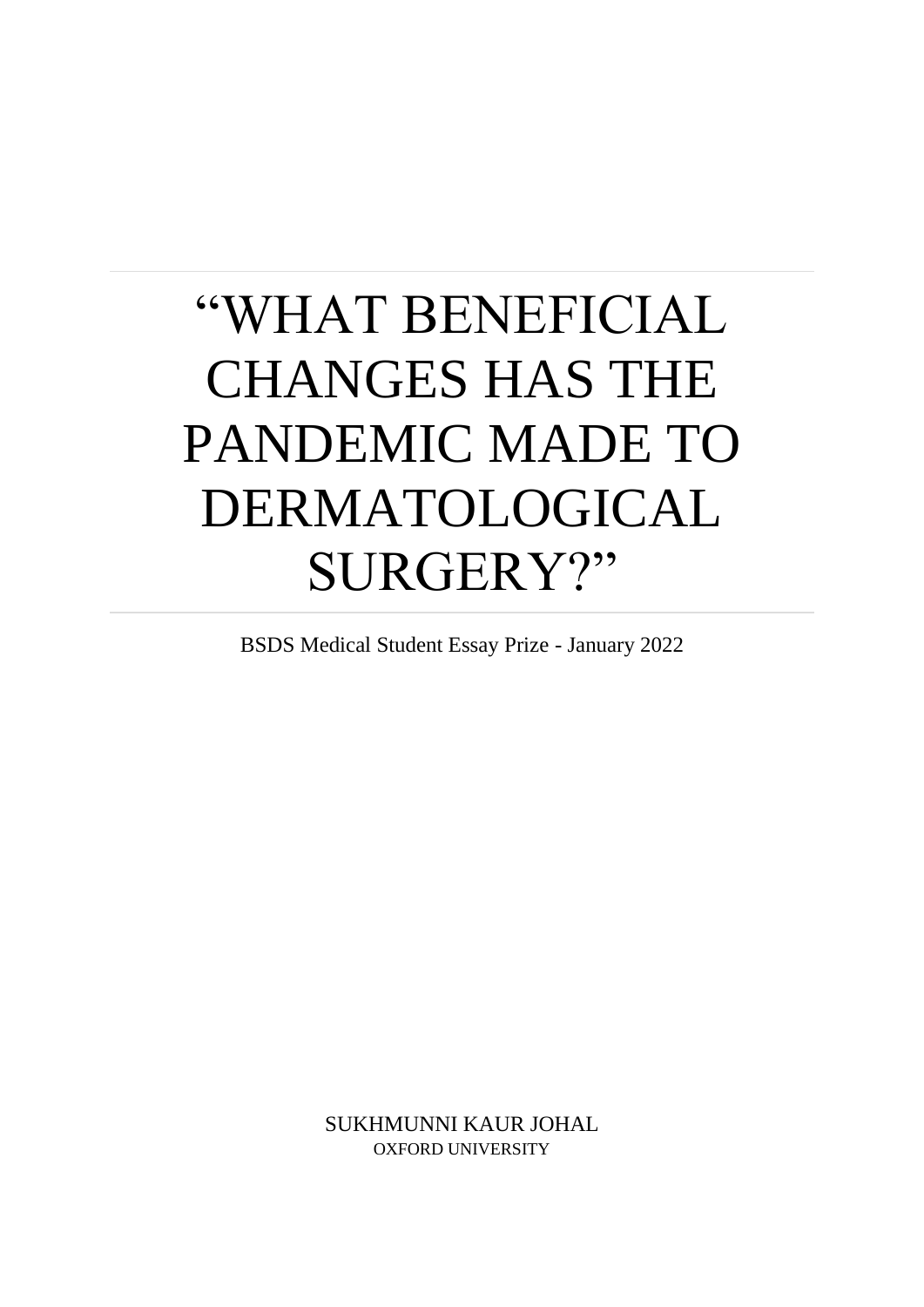## **What beneficial changes has the pandemic made to dermatological surgery?**

The COVID-19 pandemic has been pivotal for all sectors, including dermatological surgery (DS). Dermatologists adapted to the unprecedented challenges of the pandemic, implementing changes that will benefit the field for many years. In this essay, I will draw from evidence in dermatological literature to explore beneficial changes the pandemic has made to DS, focusing on teledermatology, intra-operative changes, and training (Figure 1).

| Pre-operative                                                                                                                                              | Intra-operative                                                                                   | Post-operative                                                                          | <b>Training</b>                                                                                                                                 |
|------------------------------------------------------------------------------------------------------------------------------------------------------------|---------------------------------------------------------------------------------------------------|-----------------------------------------------------------------------------------------|-------------------------------------------------------------------------------------------------------------------------------------------------|
| •Screening for<br>COVID-19 infection<br>•Teledermatology<br>for triage<br>•Teledermoscopy<br>•Staggering of in-<br>person<br>appointments<br>$\bullet$ PPE | •One-stop clinics<br>•Essential staff in<br>theatre only<br>•Dissolvable sutures<br>$\bullet$ PPE | •Teledermatology<br>for postsurgical<br>follow-up, wound<br>care, routine<br>monitoring | •Diversity<br>$\bullet$ E-conferences<br>.Digital tools for<br>learning<br>•E-learning for<br>trainees and<br>medical students<br>•Redeployment |

#### **Figure 1- Pandemic changes**

#### **Teledermatology**

Telemedicine refers to telecommunication technology used to deliver healthcare at a distance.<sup>1</sup> Fewer face-to-face (F2F) consultations during the pandemic necessitated greater telemedicine usage to allow patient access to dermatology services.<sup>2</sup> Teledermatology is provided through two main modalities (Table 1).<sup>3</sup>

| <b>Modality</b>                   | <b>Definition</b>                                                                                                    |
|-----------------------------------|----------------------------------------------------------------------------------------------------------------------|
| store and forward (SAF)           | Refers to a modality where clinical images and other<br>information are evaluated by the clinician at a later point. |
| real-time (RT) video consultation | A synchronous modality that simulates a virtual in-office                                                            |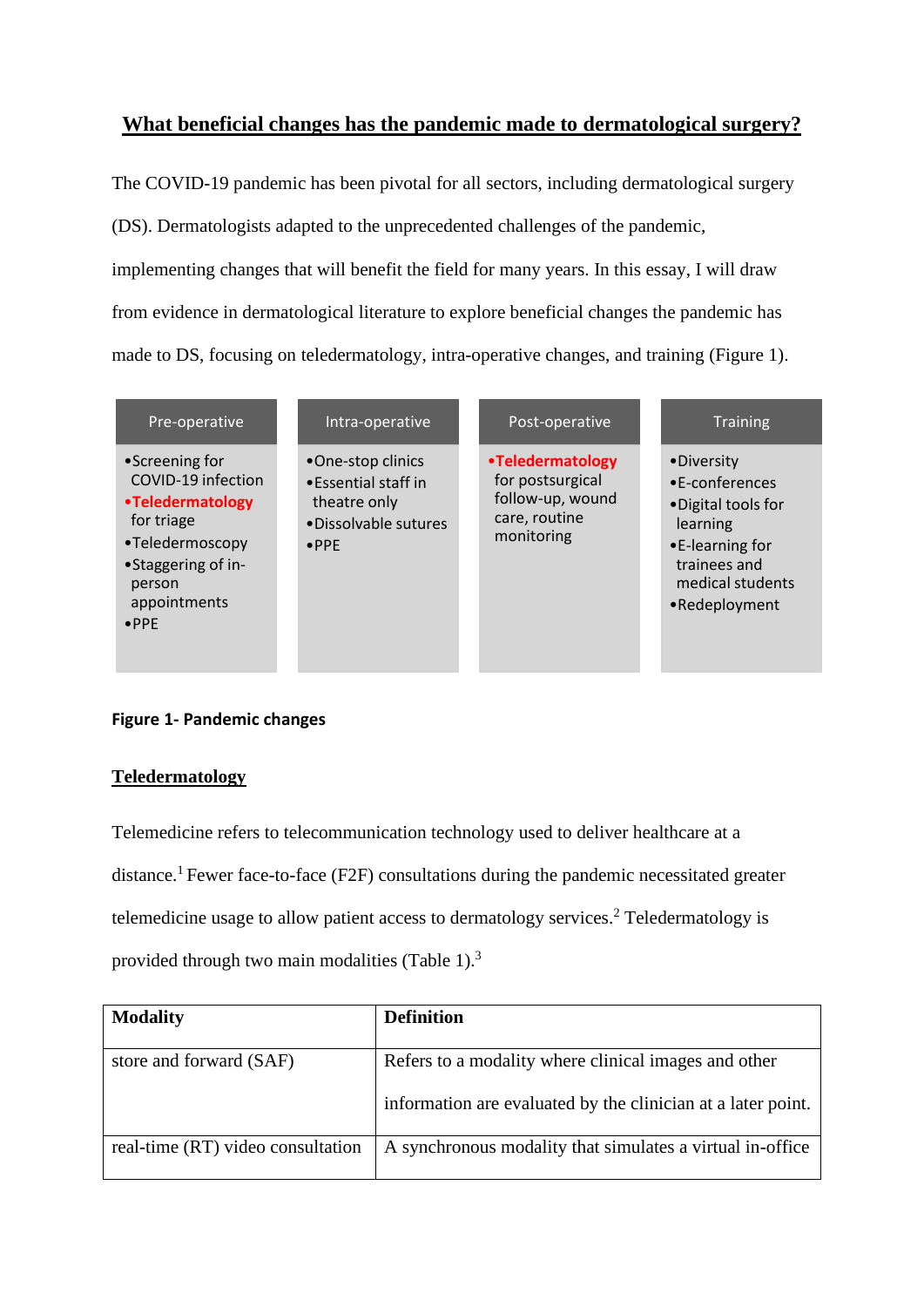| erience.<br>$\sqrt{2}$ |
|------------------------|
|                        |

# **Table 1– Teledermatology modalities.<sup>4</sup>**

Pre-operatively, teledermatology streamlines the triage process.<sup>5</sup> Postoperative uses include post-surgical follow-up, wound care, and routine monitoring.<sup>6</sup> Before the pandemic, teledermatology uptake was increasing although there were still barriers to widespread use. The pandemic accelerated teledermatology implementation and helped overcome some reservations. <sup>2</sup> For example, a UK survey investigating the pandemic's effect on registrar teledermatology confidence levels showed a 43% rise in those self-rating as 'slightly confident' compared to the start of the pandemic.<sup>7,8</sup> Advantages of teledermatology include time efficiency and greater accessibility (Table 2). While F2F consultations will likely remain the gold standard, teledermatology may be a strong future adjunct in DS.

| <b>Advantage</b> | <b>Evidence</b>                                                           |
|------------------|---------------------------------------------------------------------------|
| Environmentally  | A life cycle inventory found that replacing F2F consultations with        |
| friendly         | telemedicine consultations led to a 40–70 times reduction in carbon       |
|                  | emissions. <sup>9</sup>                                                   |
| Similar          | A Cochrane review found that there was similar diagnostic accuracy        |
| diagnostic       | between teledermatology and F2F consultations in identifying malignant    |
| accuracy         | lesions. $10$                                                             |
|                  | Moreover, a cohort study found that although telemedicine consultations   |
|                  | have slightly reduced diagnostic accuracy, they have comparable accuracy  |
|                  | to F2F consultations in listing patients to urgent or routine skin cancer |
|                  | pathways. <sup>11</sup>                                                   |
| Patient          | A systematic review that had found slightly higher diagnostic accuracy of |
| satisfaction     | FTF consultation than teledermatology for skin cancer diagnosis noted     |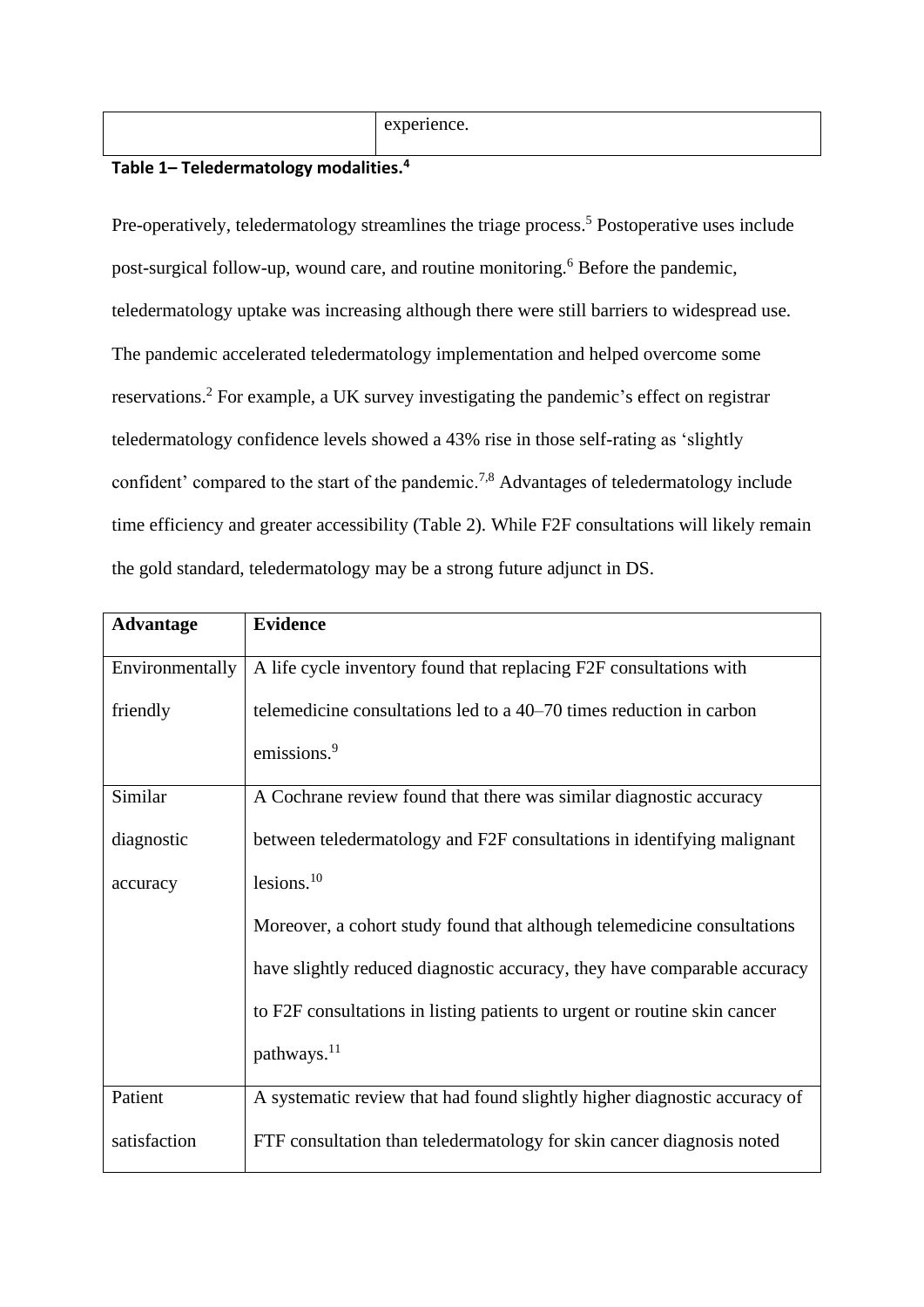|              | teledermatology reduced waiting times and could result in earlier               |
|--------------|---------------------------------------------------------------------------------|
|              | assessment and treatment. Patients expressed high satisfaction. <sup>12</sup>   |
|              | A patient survey found that nearly one-quarter of patients would use            |
|              | teledermatology in the future and 57.1% would use it in addition to a           |
|              | traditional consultation only. Common reasons found for using                   |
|              | telemedicine were reduced waiting times and no need to travel. <sup>13</sup>    |
|              | Another survey of patients using synchronous teledermatology for the first      |
|              | time found that 88.9% of patients were satisfied with their                     |
|              | teledermatology encounter. Although there was high patient satisfaction         |
|              | with synchronous teledermatology, 68.7% still preferred a F2F                   |
|              | consultation for their next consultation. <sup>4</sup>                          |
| Reduced 'no- | A retrospective chart review noted that compared to F2F consultations,          |
| show' rates  | telemedicine consultations had significantly lower no-show rates. <sup>14</sup> |
| Reduced      | A cross-sectional retrospective study concluded teledermatology as a            |
| waiting time | triage tool lowered the waiting time for F2F visits by 78%, which               |
|              | improved health care access. <sup>15</sup>                                      |

**Table 2- Advantages of teledermatology**

### **Intraoperative**

## Surgical Procedures

The pandemic affected DS enormously with most surgical departments prioritising urgent cases and cutting many elective procedures.<sup>16</sup> Even surgical techniques changed. For example, one UK survey investigating pandemic Mohs surgery services found that there were reduced external reconstruction and lowered proportion of flaps and grafts.<sup>17</sup> The same study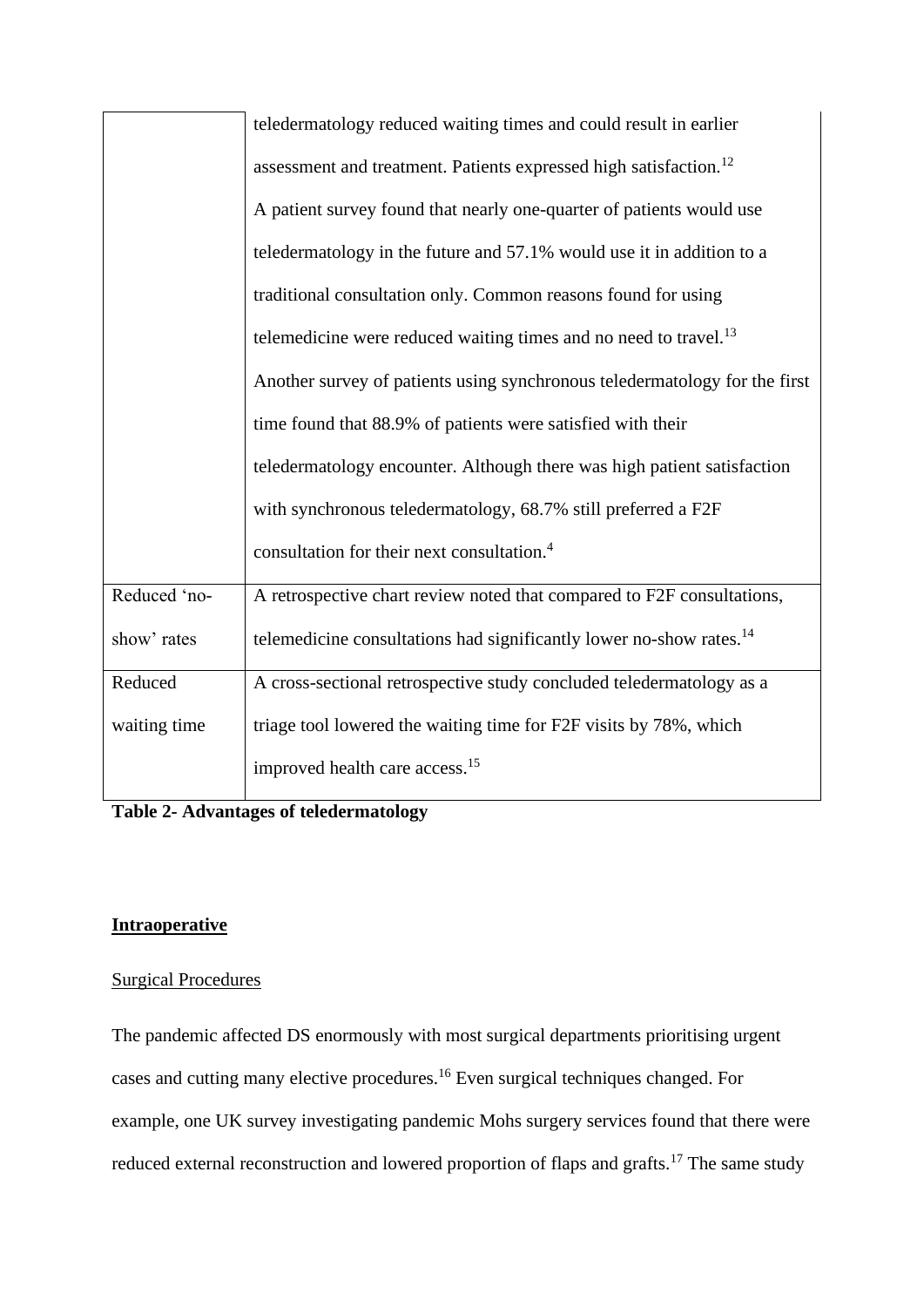noted greater use of dissolvable sutures for less complex repairs as an approach to mitigate COVID-19 spread by removing the requirement for patients to return to theatre for suture removal.<sup>17</sup> In addition to this benefit, greater dissolvable suture usage could reduce demands on surgical resources and limit any surgical and psychological discomfort associated with multiple visits.<sup>18,19</sup> Moreover, some evidence suggests no long-term difference in cosmetic results and equal safety profile between dissolvable and non-dissolvable sutures.<sup>20,21</sup>

Additionally, one-stop clinics combining assessment and surgery were adopted.<sup>16</sup> In a similar vein, this was introduced to reduce hospital footfall and infection risk. Added benefits of onestop clinics include reduced waiting times and greater patient satisfaction compared to conventional pathways.<sup>22</sup>

#### Surgical Smoke

Several personal protective equipment recommendations were made for DS in light of COVID-19, including advise on smoke extractor use during aerosol-generating procedures.<sup>23,24</sup> One benefit of the pandemic is that it drew attention to surgical smoke hazards since there was speculation as to whether surgical smoke could spread COVID- $19.25,26$  Past studies show surgical smoke contains harmful toxic gases and metabolites.<sup>27,28</sup> Significantly, evidence suggests it can act as a vector for some infectious particles although this has not been reported for COVID-19.<sup>29-32</sup> Considering one survey found that only about 10% of dermatological surgeons routinely used smoke management before the pandemic, it is plausible that the pandemic may increase focus on surgical smoke hazards during the pandemic may result in greater heed paid to precautions when dealing with surgical smoke in the future.<sup>33</sup> However, it remains to be seen as to whether use of smoke management will increase long-term.

#### **Training**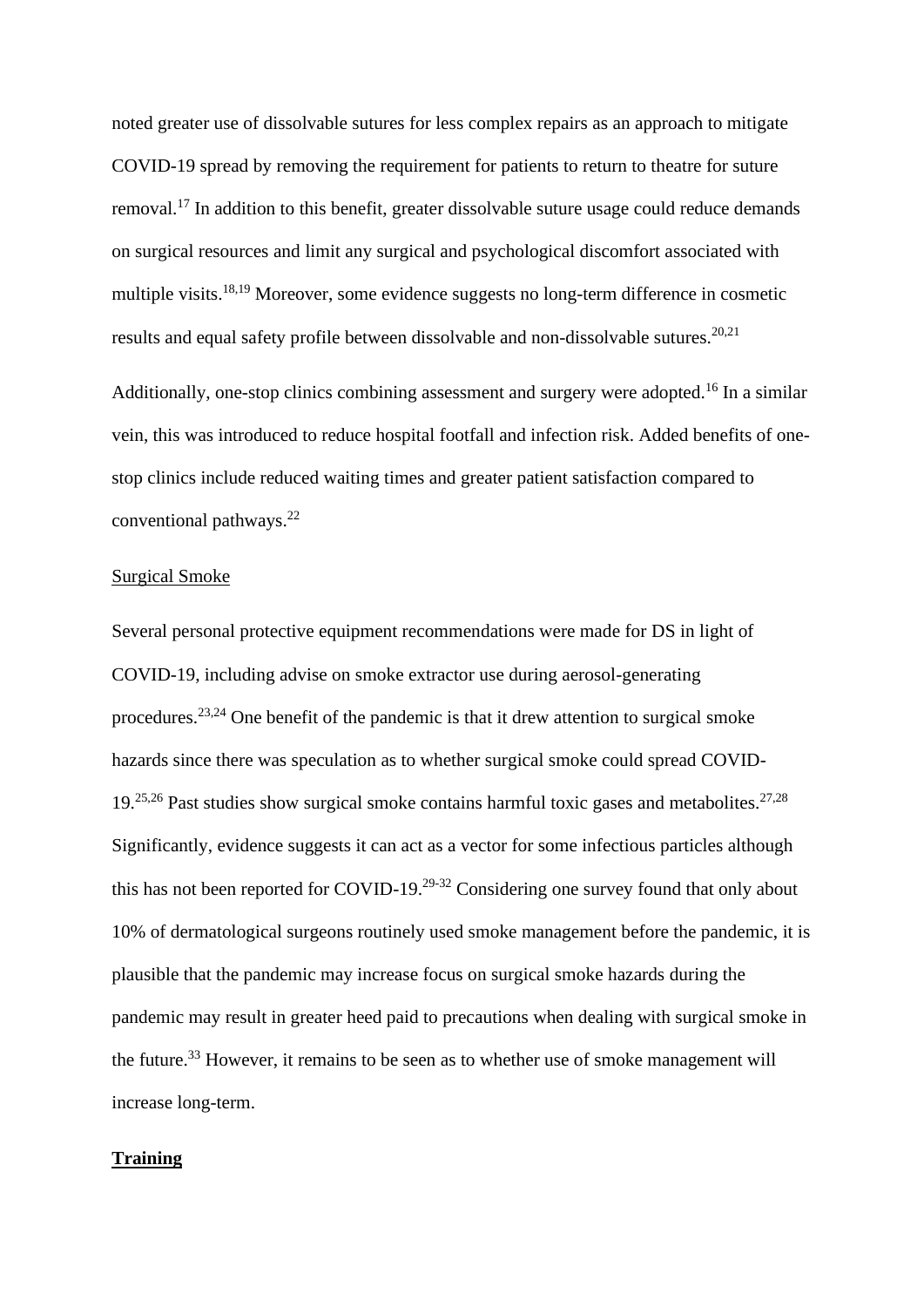#### Diversity

A serious disparity exists in melanoma diagnosis, outcome and surgical treatment between white patients and Black Asian and Minority Ethnic (BAME) patients.<sup>34-36</sup> Together with the Black Lives Matter movement, the pandemic highlighted health inequalities for BAME communities.<sup>37</sup> Resources created during the pandemic like 'Mind the Gap' and dermatological educational events somewhat offset the lack of skin of colour dermatology educational resources available.<sup>38-40</sup> Hence, one beneficial change of the pandemic has been initial steps towards increased skin of colour representation, paving the way for better future dermatological care for BAME individuals. Additionally, lack of skin of colour inclusion in machine learning algorithm development currently limits its applicability in dermatology; increased representation will help this technology be implemented without exacerbating inequalities, revolutionising dermatology.<sup>41</sup>

#### Learning opportunities

Many conferences moved online due to the pandemic, permitting dermatologists to still share knowledge. Remote conferences led to travel and cost reduction and, greater convenience and accessibility for delegates. 42

Moreover, the pandemic catalysed the adoption of digital tools for DS training. To combat less exposure to DS during the pandemic, one study described a program created to teach surgical techniques to dermatology residents. It utilised both flap designing tasks solved using a simulator model and videos on surgical techniques.<sup>43</sup> Simulation for DS training is viewed positively and as helpful.<sup>44</sup>

#### Redeployment

Many dermatologists were redeployed to COVID-19 and in-patient wards. Although a stressful experience, it may have broadened skills transferrable to permanent roles.<sup>45-47</sup>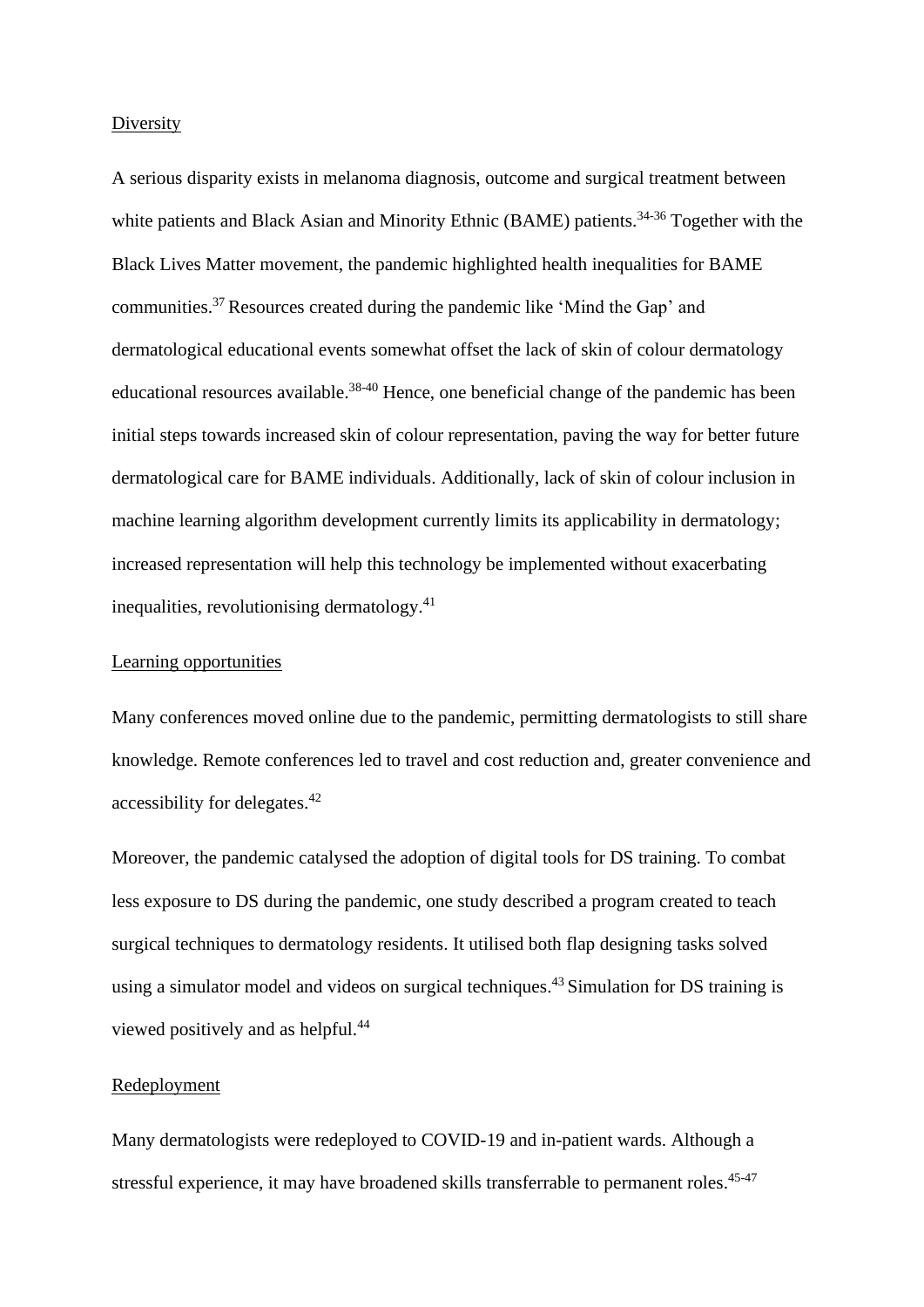#### **Conclusion**

The pandemic undoubtedly caused much distress and huge surgery backlogs. However, it presented an opportunity for a paradigm shift in dermatological technology use and will help deliver more accessible dermatological care.

#### WORD COUNT =799

#### References

- 1. Rismiller K, Cartron A, Trinidad J. Inpatient teledermatology during the COVID-19 pandemic. Journal of Dermatological Treatment. 2020;31(5):441-443. doi:10.1080/09546634.2020.1762843
- 2. Bhargava S, McKeever C, Kroumpouzos G. Impact of COVID-19 pandemic on dermatology practices: Results of a web-based, global survey. Int J Womens Dermatol. 2021;7(2):217-223. doi:10.1016/j.ijwd.2020.09.010
- 3. Düker I, Elsner P. [Dermatology in telemedicine. Possibilities and limits]. 2002;53(1):11-17. doi:10.1007/s105-002-8041-0
- 4. Pearlman R, Le P, Brodell R, Nahar V. Evaluation of patient attitudes towards the technical experience of synchronous teledermatology in the era of COVID-19. Arch Dermatol Res. 2021;313(9):769-772. doi:10.1007/s00403-020-02170-2
- 5. Hollander J, Carr B. Virtually Perfect? Telemedicine for Covid-19. New England Journal of Medicine. 2020;382(18):1679-1681. doi:10.1056/nejmp2003539
- 6. Gunter R, Chouinard S, Fernandes-Taylor S et al. Current Use of Telemedicine for Post-Discharge Surgical Care: A Systematic Review. J Am Coll Surg. 2016;222(5):915-927. doi:10.1016/j.jamcollsurg.2016.01.062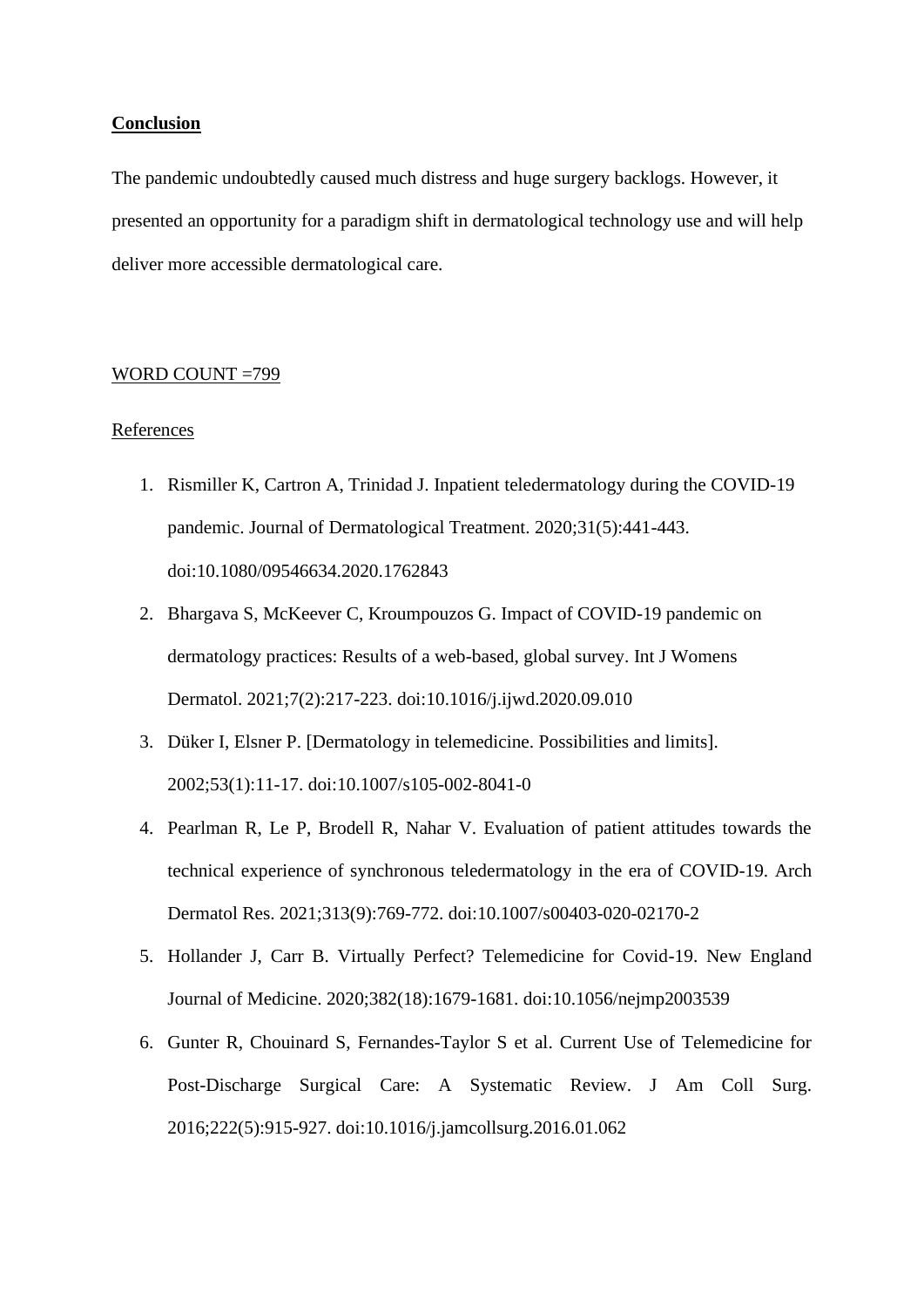- 7. Lowe A, Pararajasingam A, Goodwin R. A paradigm shift in trainee confidence in teledermatology and virtual working during the COVID‐19 pandemic: results of a follow‐up UK‐wide survey. Clin Exp Dermatol. 2020;46(3):544-547. doi:10.1111/ced.14498
- 8. Lowe A, Pararajasingam A, Goodwin R. A UK‐wide survey looking at teaching and trainee confidence in teledermatology: a vital gap in a COVID‐19‐induced era of rapid digital transformation?. Clin Exp Dermatol. 2020;45(7):876-879. doi:10.1111/ced.14358
- 9. Holmner Å, Ebi K, Lazuardi L, Nilsson M. Carbon Footprint of Telemedicine Solutions - Unexplored Opportunity for Reducing Carbon Emissions in the Health Sector. PLoS One. 2014;9(9):e105040. doi:10.1371/journal.pone.0105040
- 10. Chuchu N, Dinnes J, Takwoingi Y et al. Teledermatology for diagnosing skin cancer in adults. Cochrane Database of Systematic Reviews. 2018;2018(12). doi:10.1002/14651858.cd013193
- 11. Koysombat K, Plonczak A, West C. The role of teleconsultation in the management of suspected skin malignancy in plastic surgery during COVID-19 outbreak: A single centre experience. Journal of Plastic, Reconstructive & Aesthetic Surgery. 2021;74(8):1931-1971. doi:10.1016/j.bjps.2021.03.003
- 12. Finnane A, Dallest K, Janda M, Soyer H. Teledermatology for the Diagnosis and Management of Skin Cancer. JAMA Dermatol. 2017;153(3):319. doi:10.1001/jamadermatol.2016.4361
- 13. Stadler P, Senner S, Frey S et al. Teledermatology in times of COVID‐19. J Dermatol. 2021;48(5):620-624. doi:10.1111/1346-8138.15812
- 14. Franciosi E, Tan A, Kassamali B, O'Connor D, Rashighi M, LaChance A. Understanding the impact of teledermatology on no-show rates and health care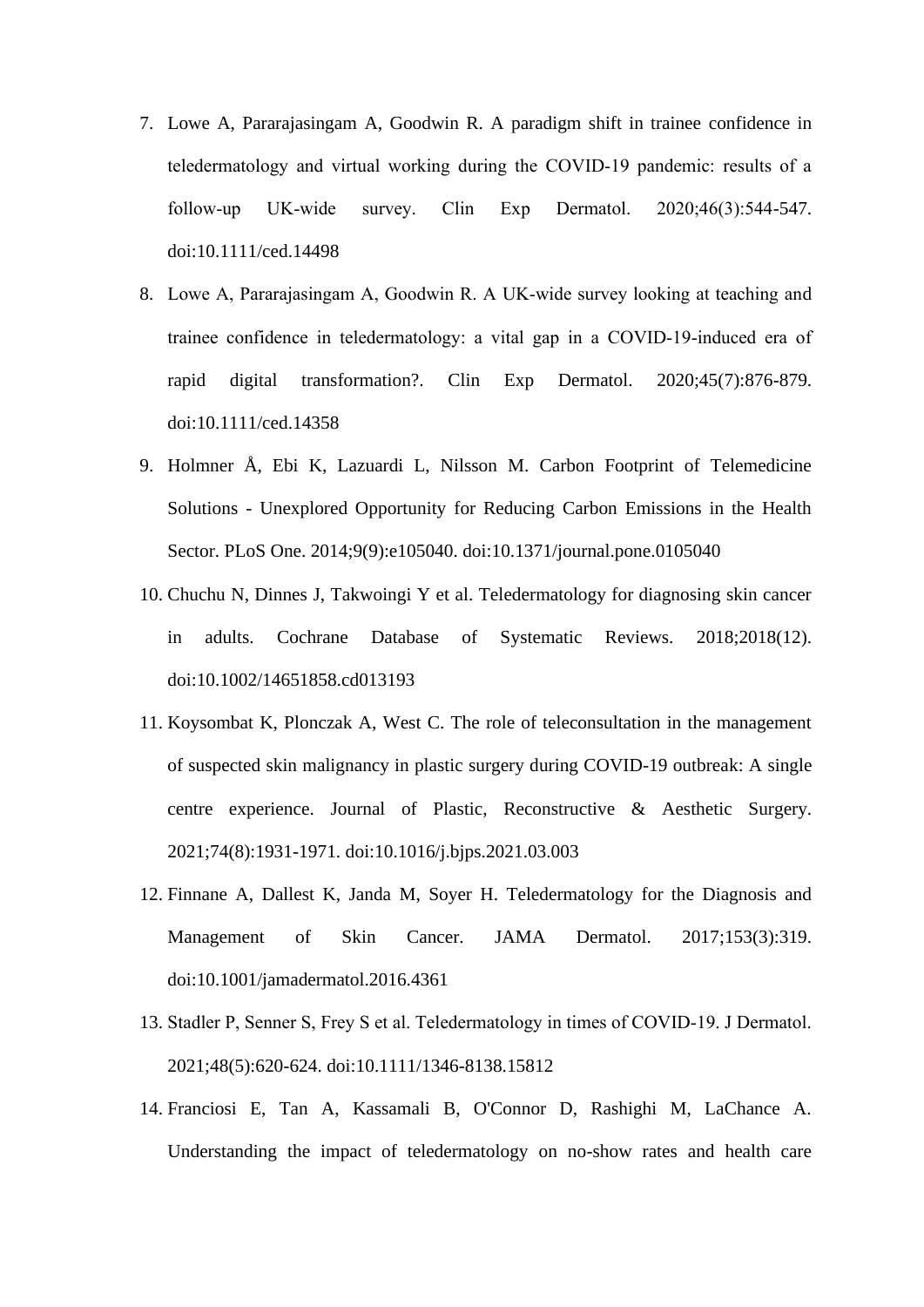accessibility: A retrospective chart review. J Am Acad Dermatol. 2021;84(3):769- 771. doi:10.1016/j.jaad.2020.09.019

- 15. Giavina-Bianchi M, Santos A, Cordioli E. Teledermatology reduces dermatology referrals and improves access to specialists. EClinicalMedicine. 2020;29-30:100641. doi:10.1016/j.eclinm.2020.100641
- 16. Tian T, Ghura V. Changes in UK dermatological surgery during the COVID‐19 pandemic. Clin Exp Dermatol. 2020;46(2):372-375. doi:10.1111/ced.14519
- 17. Nicholson P, Ali F, Mallipeddi R. Impact of COVID‐19 on Mohs micrographic surgery: UK-wide survey and recommendations for practice. Clin Exp Dermatol. 2020;45(7):901-902. doi:10.1111/ced.14356
- 18. Parell G, Becker G. Comparison of Absorbable With Nonabsorbable Sutures in Closure of Facial Skin Wounds. Arch Facial Plast Surg. 2003;5(6):488-490. doi:10.1001/archfaci.5.6.488
- 19. Sajid M. Systematic review of absorbable vs non-absorbable sutures used for the closure of surgical incisions. World J Gastrointest Surg. 2014;6(12):241. doi:10.4240/wjgs.v6.i12.241
- 20. Sheik-Ali S, Guets W. Absorbable vs non absorbable sutures for wound closure. Systematic review of systematic reviews. Wound Medicine. 2018;23:35-37. doi:10.1016/j.wndm.2018.09.004

21. Gillanders S, Anderson S, Mellon L, Heskin L. A systematic review and metaanalysis: Do absorbable or non-absorbable suture materials differ in cosmetic outcomes in patients requiring primary closure of facial wounds?. Journal of Plastic, Reconstructive & Aesthetic Surgery. 2018;71(12):1682-1692. doi:10.1016/j.bjps.2018.08.027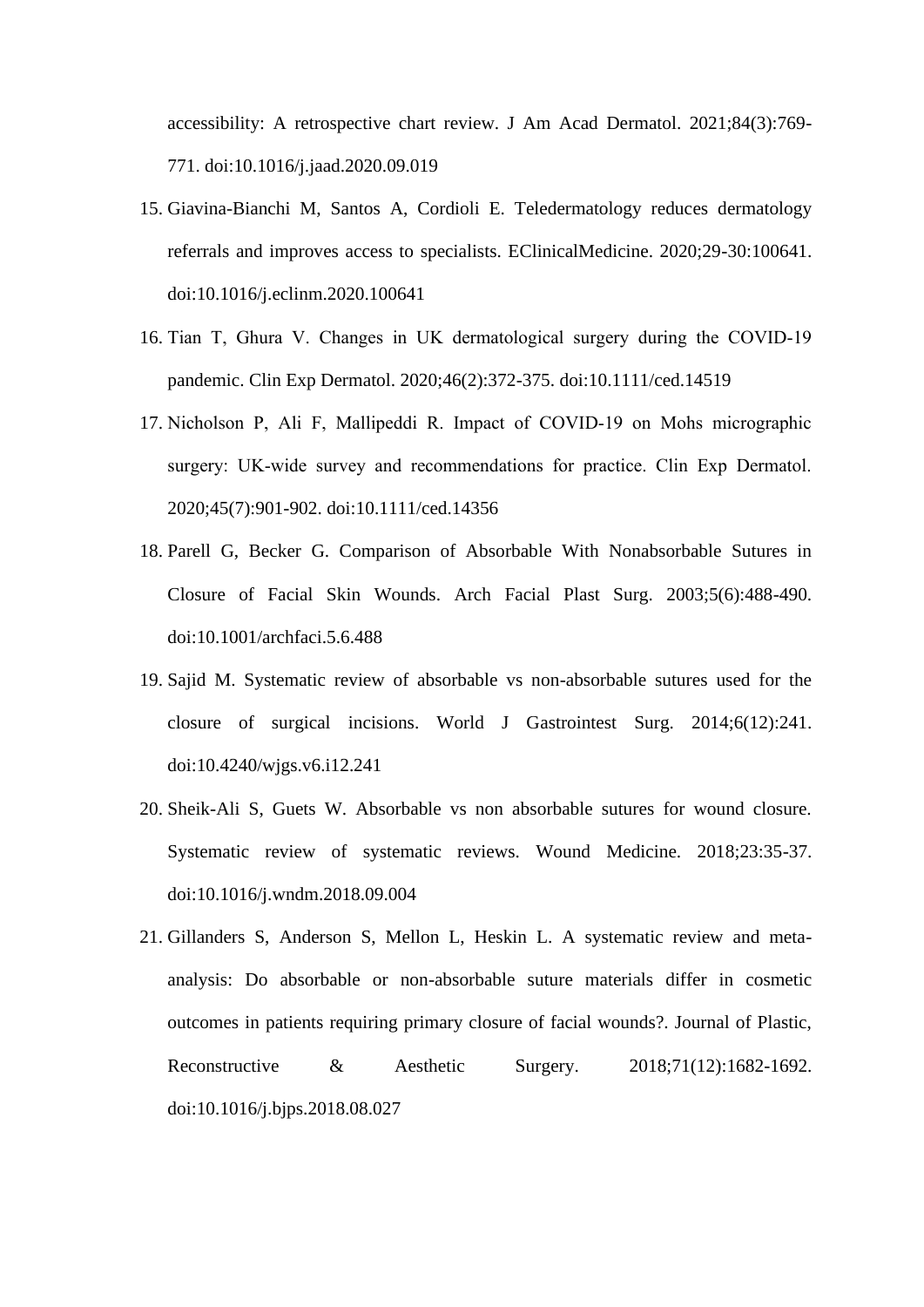- 22. Gorman M, Coelho J, Gujral S, McKay A. One-Stop Clinic Utilization in Plastic Surgery: Our Local Experience and the Results of a UK-Wide National Survey. Plast Surg Int. 2015;2015:1-8. doi:10.1155/2015/747961
- 23. British Association of Dermatologists and British Society for Dermatological Surgery COVID-19 – Skin cancer surgery guidance. Clinical Guidance for the Management of Skin Cancer Patients During the Coronavirus Pandemic. Available from: [http://www.bad.org.uk/shared/get-file.ashx?itemtype=document&id=6658.](http://www.bad.org.uk/shared/get-file.ashx?itemtype=document&id=6658) Accessed on: January 6, 2022
- 24. COVID-19: British Association of Dermatologists Position Statement on the Risk of Cancer from Viral Particles in Surgical Plume. Available from: [https://www.bad.org.uk/shared/get-file.ashx?itemtype=document&id=7101.](https://www.bad.org.uk/shared/get-file.ashx?itemtype=document&id=7101) Accessed on January 26, 2022
- 25. Searle T, Ali F, Al‐Niaimi F. Surgical plume in dermatology: an insidious and often overlooked hazard. Clin Exp Dermatol. 2020;45(7):841-847. doi:10.1111/ced.14350
- 26. Mowbray N, Ansell J, Horwood J et al. Safe management of surgical smoke in the age of COVID-19. British Journal of Surgery. 2020;107(11):1406-1413. doi:10.1002/bjs.11679
- 27. Georgesen C, Lipner S. Surgical smoke: Risk assessment and mitigation strategies. J Am Acad Dermatol. 2018;79(4):746-755. doi:10.1016/j.jaad.2018.06.003
- 28. Yoshifumi T, Shigenobu M, Kazuto N et al. Mutagenicity of smoke condensates induced by CO2-laser irradiation and electrocauterization. Mutation Research/Genetic Toxicology. 1981;89(2):145-149. doi:10.1016/0165-1218(81)90120-8
- 29. Baggish M, Polesz B, Joret D, Williamson P, Refai A. Presence of human immunodeficiency virus DNA in laser smoke. Lasers Surg Med. 1991;11(3):197-203. doi:10.1002/lsm.1900110302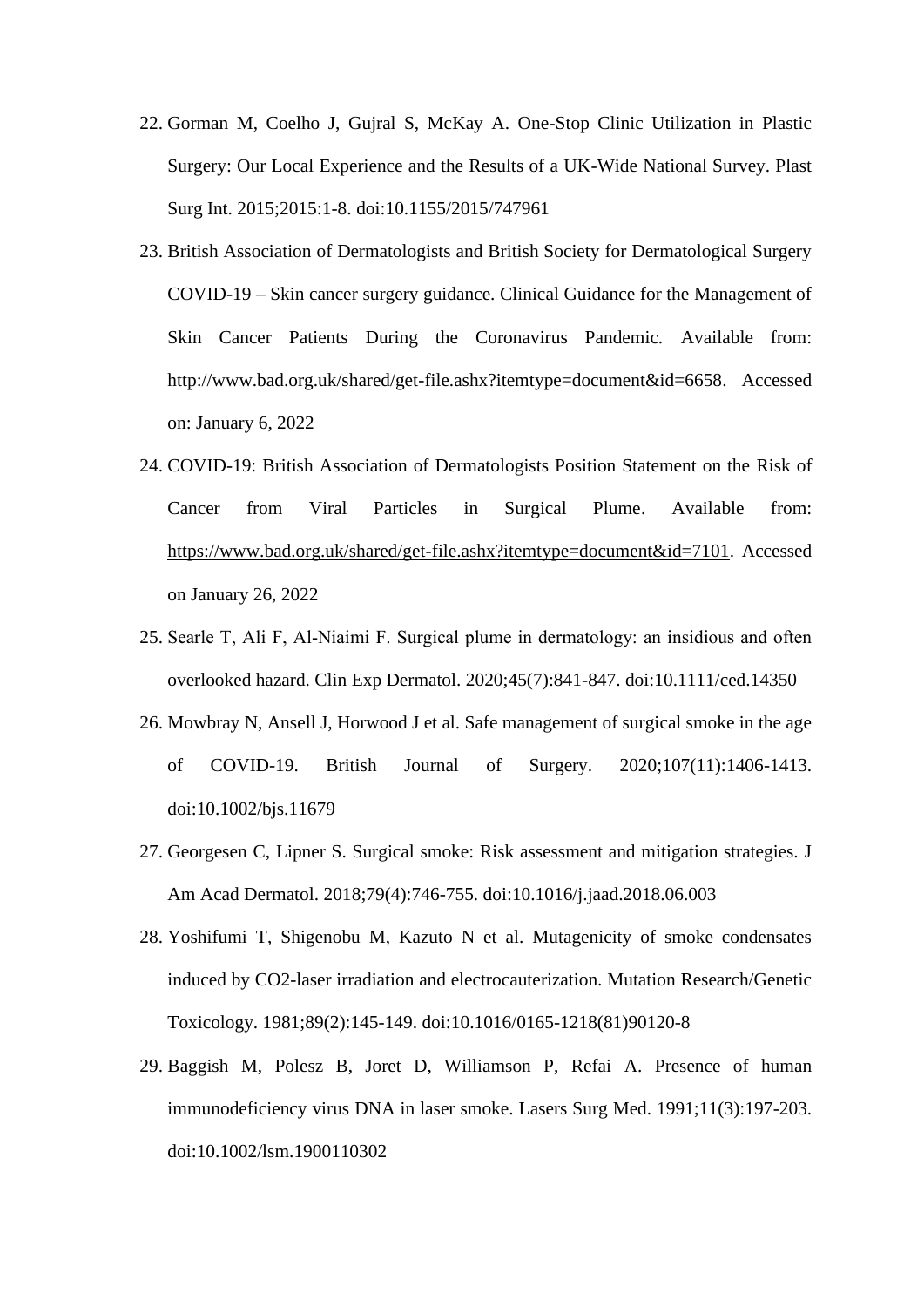- 30. Kwak H, Kim S, Seo Y, Song K. Detecting hepatitis B virus in surgical smoke emitted during laparoscopic surgery. Occup Environ Med. 2016:oemed-2016-103724. doi:10.1136/oemed-2016-103724
- 31. Sawchuk W, Weber P, Lowy D, Dzubow L. Infectious papillomavirus in the vapor of warts treated with carbon dioxide laser or electrocoagulation: Detection and protection. J Am Acad Dermatol. 1989;21(1):41-49. doi:10.1016/s0190- 9622(89)70146-8
- 32. Gloster H, Roenigk R. Risk of acquiring human papillomavirus from the plume produced by the carbon dioxide laser in the treatment of warts. J Am Acad Dermatol. 1995;32(3):436-441. doi:10.1016/0190-9622(95)90065-9
- 33. Oganesyan G, Eimpunth S, Kim S, Brian Jiang S. Surgical Smoke in Dermatologic Surgery. Dermatologic Surgery. 2014;40(12):1373-1377. doi:10.1097/dss.0000000000000221
- 34. Dawes S, Tsai S, Gittleman H, Barnholtz-Sloan J, Bordeaux J. Racial disparities in melanoma survival. J Am Acad Dermatol. 2016;75(5):983-991. doi:10.1016/j.jaad.2016.06.006
- 35. Cormier J, Xing Y, Ding M et al. Ethnic Differences Among Patients With Cutaneous Melanoma. Arch Intern Med. 2006;166(17):1907. doi:10.1001/archinte.166.17.1907
- 36. Adamson A, Zhou L, Baggett C, Thomas N, Meyer A. Association of Delays in Surgery for Melanoma With Insurance Type. JAMA Dermatol. 2017;153(11):1106. doi:10.1001/jamadermatol.2017.3338
- 37. BAME COVID-19 DEATHS What do we know? Rapid Data & Evidence Review The Centre for Evidence-Based Medicine. The Centre for Evidence-Based Medicine. https://www.cebm.net/covid-19/bame-covid-19-deaths-what-do-we-know-rapid-dataevidence-review/. Published 2022. Accessed January 17, 2022.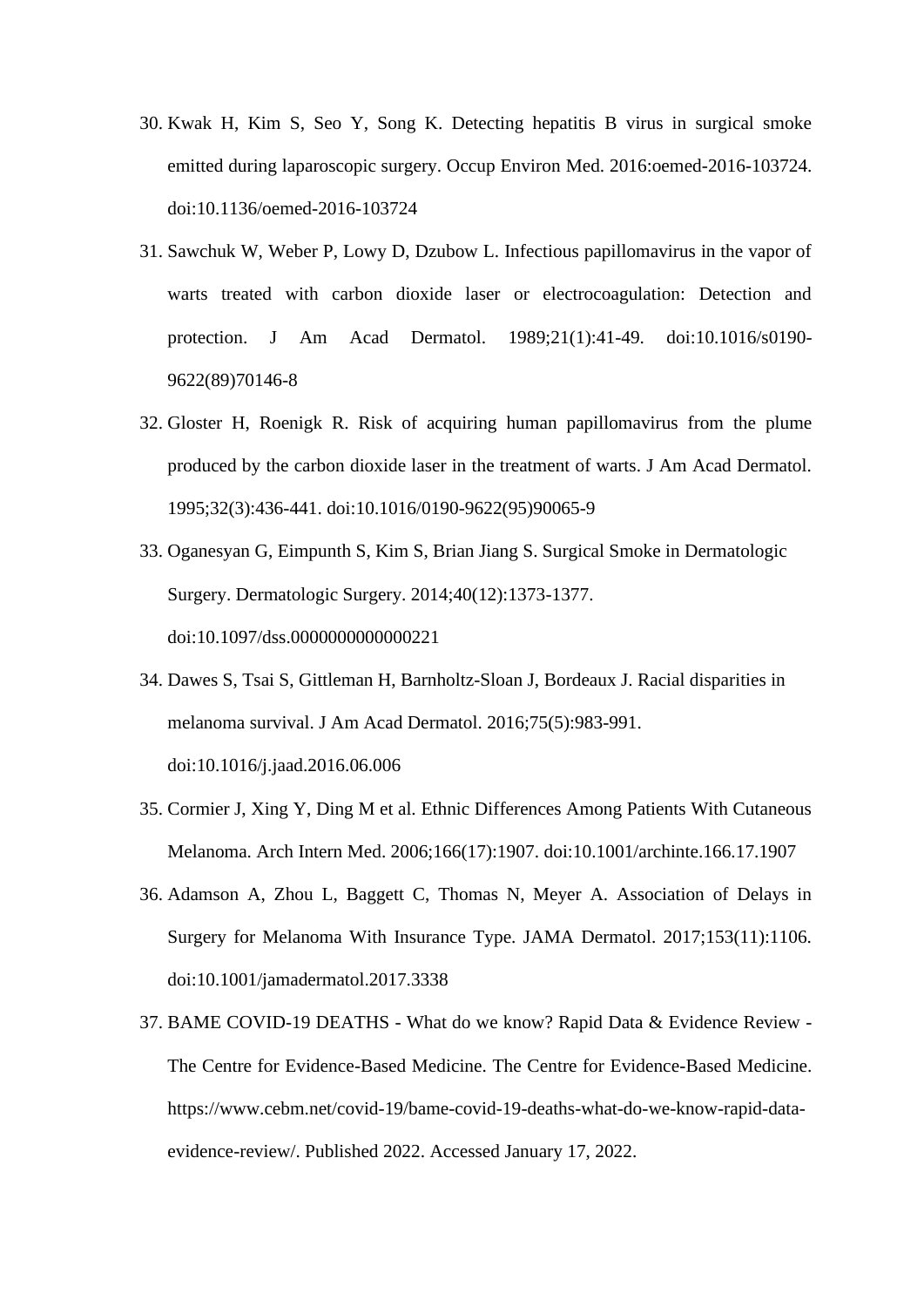- 38. Ebede T, Papier A. Disparities in dermatology educational resources. J Am Acad Dermatol. 2006;55(4):687-690. doi:10.1016/j.jaad.2005.10.068
- 39. Available from: [https://www.sgul.ac.uk/news/mind-the-gap-handbook-now-freely](https://www.sgul.ac.uk/news/mind-the-gap-handbook-now-freely-available-online)[available-online.](https://www.sgul.ac.uk/news/mind-the-gap-handbook-now-freely-available-online) Accessed January 12, 2022.
- 40. Available from:

[https://www.eventsforce.net/bad/frontend/reg/thome.csp?pageID=115382&eventID=3](https://www.eventsforce.net/bad/frontend/reg/thome.csp?pageID=115382&eventID=369&CSPCHD=003001000000NXNueGPfFr24a0Fizx1uA_JIYP98CYgu9Sp5p1) [69&CSPCHD=003001000000NXNueGPfFr24a0Fizx1uA\\_JIYP98CYgu9Sp5p1.](https://www.eventsforce.net/bad/frontend/reg/thome.csp?pageID=115382&eventID=369&CSPCHD=003001000000NXNueGPfFr24a0Fizx1uA_JIYP98CYgu9Sp5p1) Accessed January 14, 2022.

- 41. Adamson A, Smith A. Machine Learning and Health Care Disparities in Dermatology. JAMA Dermatol. 2018;154(11):1247. doi:10.1001/jamadermatol.2018.2348
- 42. Bhargava S, Farabi B, Rathod D, Singh A. The fate of major dermatology conferences and meetings of 2020: are e-conferences and digital learning the future?. Clin Exp Dermatol. 2020;45(6):759-761. doi:10.1111/ced.14272
- 43. García‐Lozano J, Cuellar‐Barboza A, Garza‐Rodríguez V, Vázquez‐Martínez O, Ocampo‐Candiani J. Dermatologic surgery training during the COVID‐19 era. Journal of the European Academy of Dermatology and Venereology. 2020;34(8). doi:10.1111/jdv.16621
- 44. Luque-Luna M, Morgado-Carrasco D. Surgical Simulation and Digital Tools for Surgical Training During the COVID-19 Pandemic. Actas Dermo-Sifiliográficas (English Edition). 2021;112(10):926-927. doi:10.1016/j.adengl.2021.10.003
- 45. Walsh S, Creamer D. A very peculiar practice: dermatology in the era of COVID‐19. British Journal of Dermatology. 2020;183(5):940-941. doi:10.1111/bjd.19414